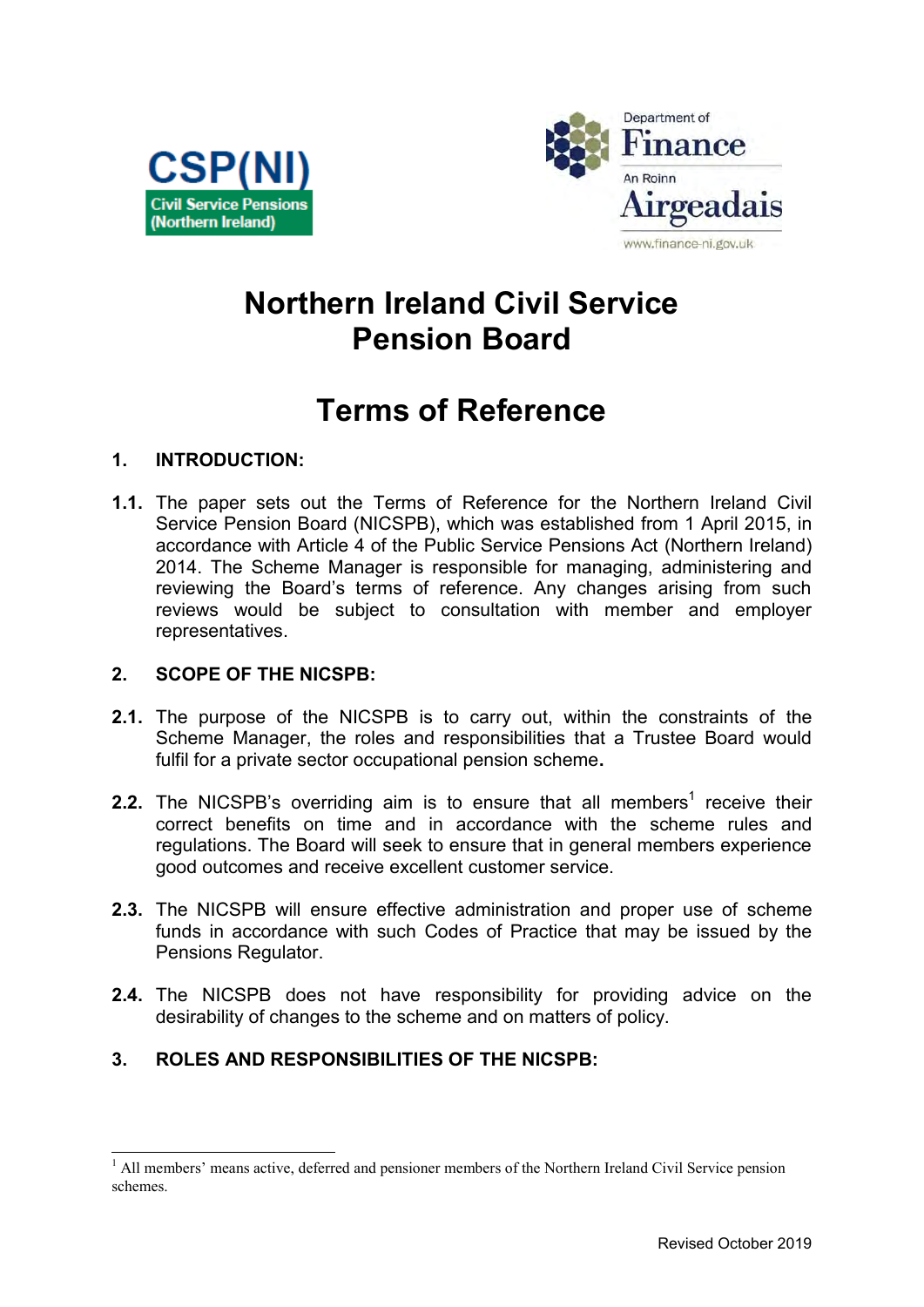- **3.1.** The NICSPB will ensure the effective administration of the scheme by scrutiny of the level and quality of service provided for the membership, employers and others by the administrator, other service providers and the Government Actuary's Department.
- **3.2.** The NICSPB is responsible for ensuring that effective audit arrangements are in place.
- **3.3.** The NICSPB is responsible for ensuring that effective risk management arrangements are in place.
- **3.4.** The NICSPB will provide a statement of assurance to the Accounting Officers, members and employers about the effective financial management including contribution collection, financial forecasting, and debt management; that beneficiaries receive the benefits to which they are entitled under the rules and regulations of the schemes and production of annual scheme accounts. This assurance will be given in the NICSPB Annual Report.
- **3.5.** The NICSPB will oversee the development of processes and systems to incorporate any statutory requirements.
- **3.6.** The NICSPB will ensure compliance with scheme data management requirements identified in the Review of the Public Service Pensions Act (Northern Ireland) 2014 and ensure that adequate Data Sharing Agreements and Participation Agreements are in place.
- **3.7.** The NICSPB will adhere to regulatory requirements (e.g. The Pensions Regulator), respond to any requests/directions made by the Pensions Regulator and report breaches of the law to the Pensions Regulator when they have reasonable cause to believe that:
	- a legal duty which is relevant to the administration of the scheme has not been, or is not being, complied with; and
	- failure to comply is likely to be of material significance to the regulator in the exercise of any of its functions.

#### **4. COMPOSITION:**

- **4.1.** The NICSPB is established in compliance with the Public Service Pensions Act (Northern Ireland) 2014.
- **4.2.** The Scheme Manager is responsible for the appointment of the Independent Chairperson of the NICSPB.
- **4.3.** The NICSPB consists of the following:
	- One independent Chairperson person (voting member);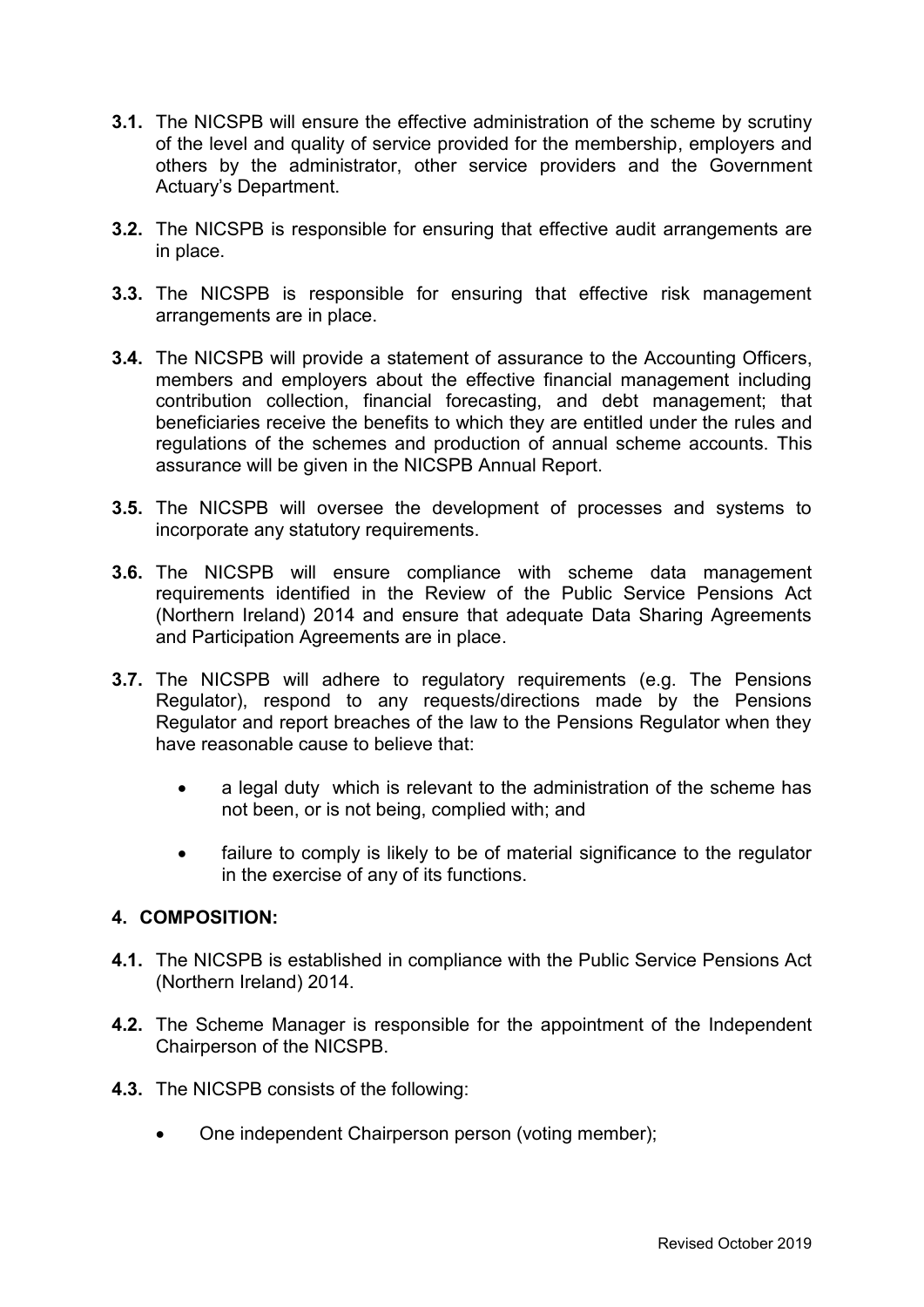- At least three scheme member representatives (voting members) nominated from member representative bodies;
- At least three employer representatives (voting members) nominated from employer representative bodies; and
- Two non-executive members (non-voting members) to bring experience of best practice; independent advice; challenge; pensions' technical expertise; and experience of financial and operational delivery.
- **4.4.** The two non-executive members will include one from the policy area that manages the scheme (Civil Service Pensions) and one with a finance background.
- **4.5.** The Head of Pensions Division will monitor the Pension Board tenures to ensure continuity and experience is sustained.
- **4.6.** Members of the NICSPB will represent the interests of all of the scheme's beneficiaries, the participating employers and the Accounting Officer and not simply the interests of the organisation that nominated them.
- **4.7.** Appendix A gives the terms and conditions that apply to NICSPB members.

#### **5. MEETINGS:**

- **5.1.** Frequency: The NICSPB will meet quarterly and at such other times as the Chairperson/member decides is necessary. Wherever possible at least 7 days' notice will be given of any non-scheduled meeting.
- **5.2.** Format: Meetings can be conducted in person, over the telephone or via a teleconference/video-link, as decided by the Chairperson. If the Chairperson is not present within fifteen minutes of the time appointed for holding the meeting, Board members present may nominate and agree a Chairperson for the meeting. In these cases the nominated Chairperson will not have a casting vote.
- **5.3.** Quorum: Five members of the NICSPB will represent a quorum for meetings. The Board members in attendance must include at least two employer representatives and two member representatives.
- **5.4.** Attendance: The NICSPB can decide to ask other advisers, representatives from third party suppliers and any other person to attend its meetings as it sees fit. The Policy and Operations Managers for Civil Service Pensions will attend Board meetings and introduce papers and discussions, as necessary.
- **5.5.** Decisions: All NICSPB Board members with voting powers will have a single vote and items arising at any meeting will be decided by a majority of members present and eligible to vote. In the case of an equality of votes the Chairperson will have a casting vote. The NICSPB may agree on a decision outside of a meeting if the majority of voting members confirm their agreement either in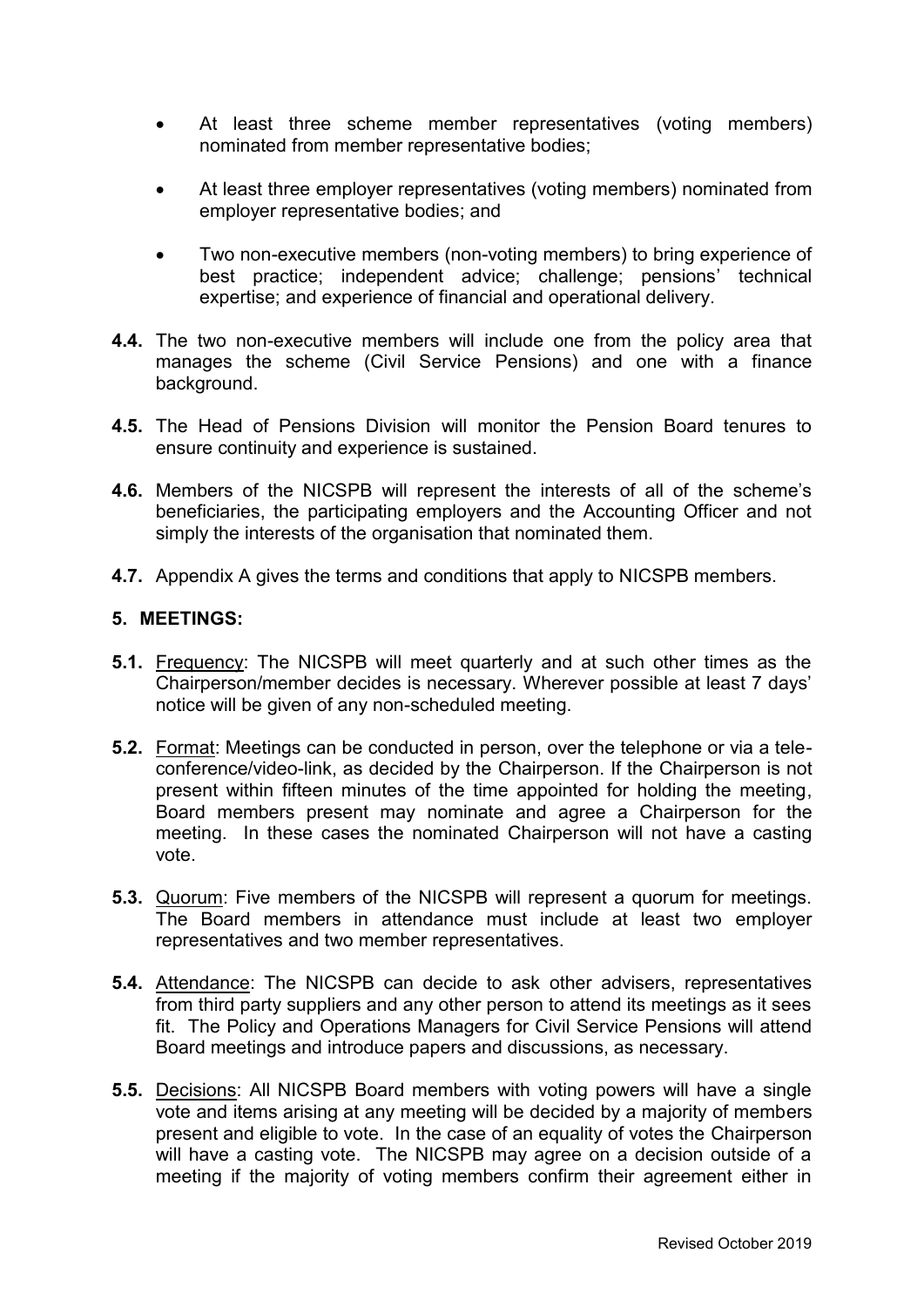writing or by electronic mail. Any such decision will be as valid and effective as if it had been passed by a meeting of the NICSPB.

- **5.6.** Papers: The NICSPB Secretariat must circulate all papers at least one week in advance of any meeting (unless a shorter period is agreed by the Chairperson).
- **5.7.** Minutes: Draft minutes are to be forwarded to the Chairperson for agreement within ten working days and thereafter circulated to NICSPB members. Minutes to be cleared by Board members at next meeting and any redactions submitted to the Secretariat no later than ten working days following the conclusion of said meeting.
- **5.8.** Minutes for publication to be circulated to Board members for final approval prior to publication on the Civil Service Pensions website.

#### **6. COMMITTEES AND SUB-GROUPS:**

- **6.1.** The NICSPB may establish such committees and sub-groups as it sees fit. The NICSPB will decide whether the sub-groups/committees need to have separate Terms of Reference.
- **6.2.** The NICSPB will agree, and can amend, each sub-group/committee's Terms of Reference.
- **6.3.** The NICSPB will appoint and remove members of the committees/sub groups. The NICSPB may, as it sees fit co-opt persons who are not members of the NICSPB to serve on its sub-groups/committees. Such persons need not be representatives of members, employers or the Department.
- **6.4.** The NICSPB Chairperson will appoint a NICSPB member as the Chairperson of each sub-group.
- **6.5.** The quorum for committees and sub-groups will be agreed at the time.

#### **7. AUTHORITIES AND RESTRICTIONS:**

- **7.1.** The NICSPB will revert to the Scheme Manager to raise an issue with the relevant service providers which it identifies. Also, where necessary, the Board will advise on the budget for that additional work to be undertaken before the issues are resolved. Any NICSPB authority will also be subject to the existing contractual agreements and requirements relating to public sector procurement.
- **7.2.** The Department will consult and take into consideration the views of the NICSPB on matters that will materially affect the cost and/or the range and quality of services provided by the administration. The Department will remain responsible for all contractual agreements and any proposed changes, and for the commissioning of any additional work by third parties.

### **8. MONITORING FINANCE AND SCHEME ACCOUNTING:**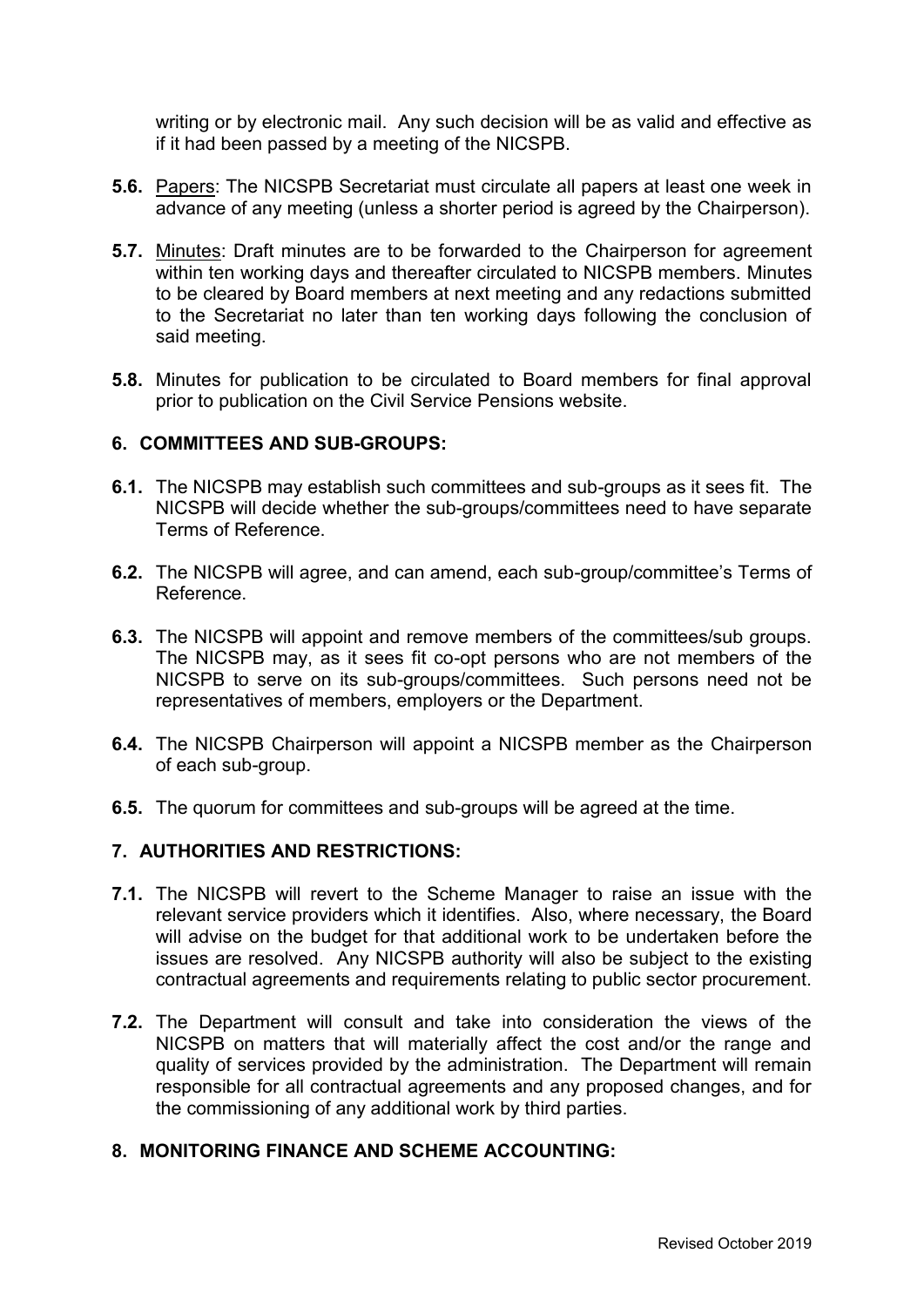- **8.1.** The NICSPB will assist the scheme's Accounting Officer by monitoring the performance of Civil Service Pensions as it applies to the Northern Ireland Civil Service pension arrangements in ensuring that the scheme receives all monies properly and safeguards the regularity and propriety of income and expenditure in relation to the schemes.
- **8.2.** The NICSPB will oversee and monitor the Northern Ireland Civil Service Pension Scheme budget forecasting, estimating and modelling.
- **8.3.** The NICSPB will monitor audit arrangements:
	- Expenditure: The NICSPB will monitor the accuracy and completeness of expenditure records.
	- Contributions: The NICSPB will monitor the accuracy and completeness of contributions received.
	- Debt Management: The NICSPB will monitor the efficacy of debt management.

#### **9. EVALUATING AND MANAGING RISK:**

- **9.1.** The NICSPB will use sources of information such as audit reports, service contracts, complaints and administration reports to help identify areas of risk which could be detrimental to the scheme and members or impede the NICSPB in carrying out its roles, responsibilities and duties effectively.
- 9.2. The NICSPB will develop a process to evaluate the risks, in order to identify those that are critical and the evaluation process should include consideration of the impact and likelihood of a risk materialising.
- 9.3. The NICSPB will record the risks identified in a risk register which will be reviewed and updated at each meeting as appropriate.

#### **10. REPORTING:**

**10.1.** The Chairperson of the NICSPB will report at least annually, for information purposes, on the activities of the NICSPB by means of an Annual Report published on the Civil Service Pensions website.

#### **11. POWERS:**

11.1. The NICSPB may exercise discretionary powers delegated by the Scheme Manager in the scheme regulations.

#### **12. MONITORING EMPLOYERS:**

**12.1.** The NICSPB is responsible for overseeing and constructively engaging with employers who participate in the NICS pensions arrangements with regard to the correct provision of data, for active members (and where required,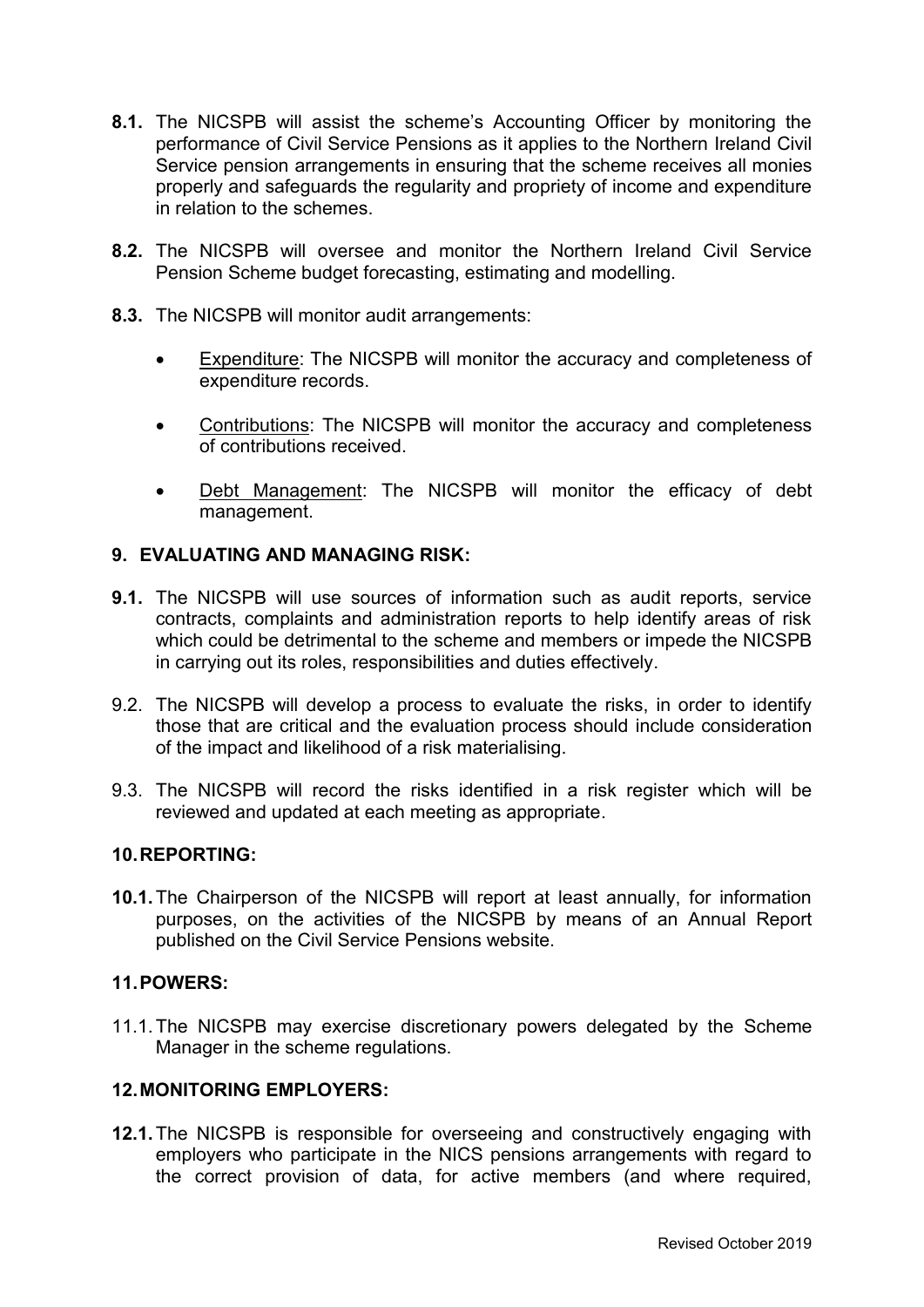pensioner or deferred members), and contributions to the NICS Pensions **Schemes** 

#### **13. CHANGES TO NICSPB TERMS OF REFERENCE:**

- **13.1.** The NICSPB may recommend to the Scheme Manager any changes to these Terms of Reference and accompanying appendix.
- **13.2.** The NICSPB will review these Terms of Reference no later than every three years commencing 2019.

#### **14. OTHER**

**14.1.** The NICSPB may consider any other items specifically referred to it and to take decisions specifically delegated to it by the Scheme Manager from time to time.

#### **15. REMUNERATION AND EXPENSES**

- **15.1.** Members of the NICSPB nominated by NICS employers who are currently employed by an organisation covered by the Northern Ireland Civil Service Pension arrangements would normally be expected to claim any expenses from their employer.
- **15.2.** Similarly, members of the NICSPB nominated by TUS would normally be expected to claim any expenses from their nominating union.
- **15.3.** The independent Chairperson, appointed by the Scheme Manager, will be paid expenses and may be paid fees, depending on the circumstances and what was agreed on appointment.

#### **16. SECRETARIAL SUPPORT**

- **16.1.** Civil Service Pensions within the Department of Finance will provide secretariat support for the group. Duties of the Secretariat include:
	- arranging and managing the meetings of the NICSPB;
	- preparing or commissioning papers for the NICSPB to consider;
	- collating administration performance statistics; and
	- drafting papers/reports on behalf of the NICSPB.
- **16.2.** Prior to actuarial valuation of the Northern Ireland Civil Service Pension Schemes, the NICSPB will meet with the Scheme Actuary to consider the approach to be taken in setting assumptions.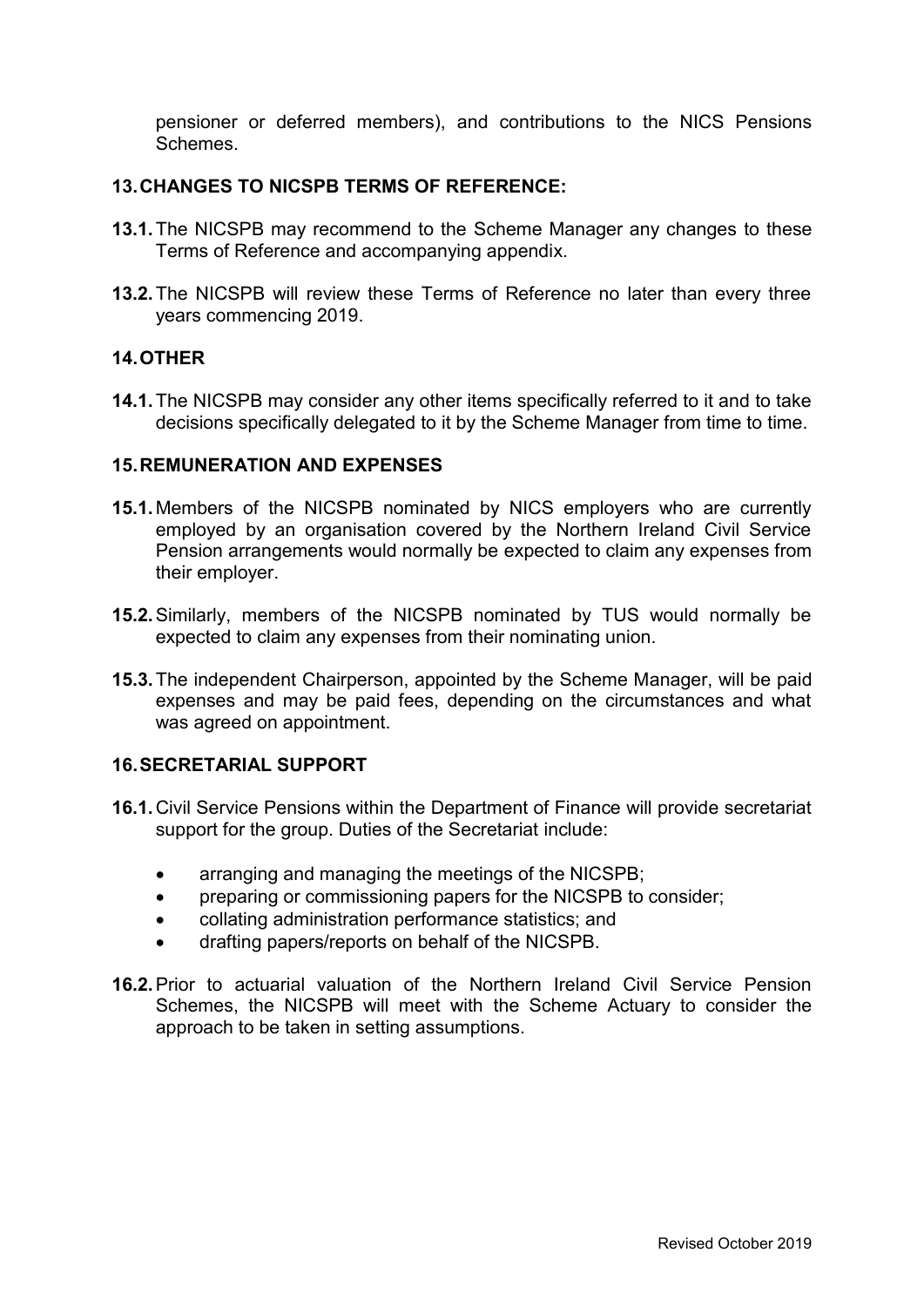#### **TERMS AND CONDITIONS OF NICSPB MEMBERSHIP**

- **1.** With the exception of the non-executive representatives and the Northern Ireland Civil Service Pensions representative, appointments to the NICSPB are personal. There can be no alternate representation for any member of the NICSPB.
- **2.** Each member will endeavour to attend all scheduled NICSPB meetings and details of attendance at meetings will be published in the Annual Report. Where ad hoc meetings are called, all NICSPB members should make best efforts to attend.

#### **Appointment and Removal**

- **3.** Chairperson: The Chairperson will be appointed by the Scheme Manager.
- **4.** Member representatives: Member representative bodies will be invited to nominate at least three candidates in writing to be put forward into the selection process for members of the NICSPB, with the Scheme Manager approving final appointments.
- **5.** Employer representatives: Employer bodies will be invited to nominate at least three candidates in writing to be put forward into the selection process for members of the NICSPB, with Scheme Manager approving final appointments.
- **6.** Non–Executive members: The Scheme Manager will invite and consider nominations, based on the candidates' roles within public sector pensions and finance.
- **7.** Members resigning from the NICSPB should where possible provide a minimum of six months' notice in writing to the Chairperson.
- **8.** Where a member resigns from the NICSPB it will be the member's representative body or employer bodies responsibility to nominate a suitable successor (agreed by both the Board Chairperson and scheme manager) to be in place within 6 months of the member's planned departure. The proposed successor will shadow the current member and will not hold any voting rights until they fully assume the role of Board member.
- **9.** The NICSPB will agree an appointment schedule for Board members which is to be considered when Board members stand down to ensure continuity of membership expertise. The Head of Pensions Division will also provide an oversight to ensure continuity.
- **10.** The Chairperson of the NICSPB will ask the Department to consider the removal of any member of the Board, if all the other voting members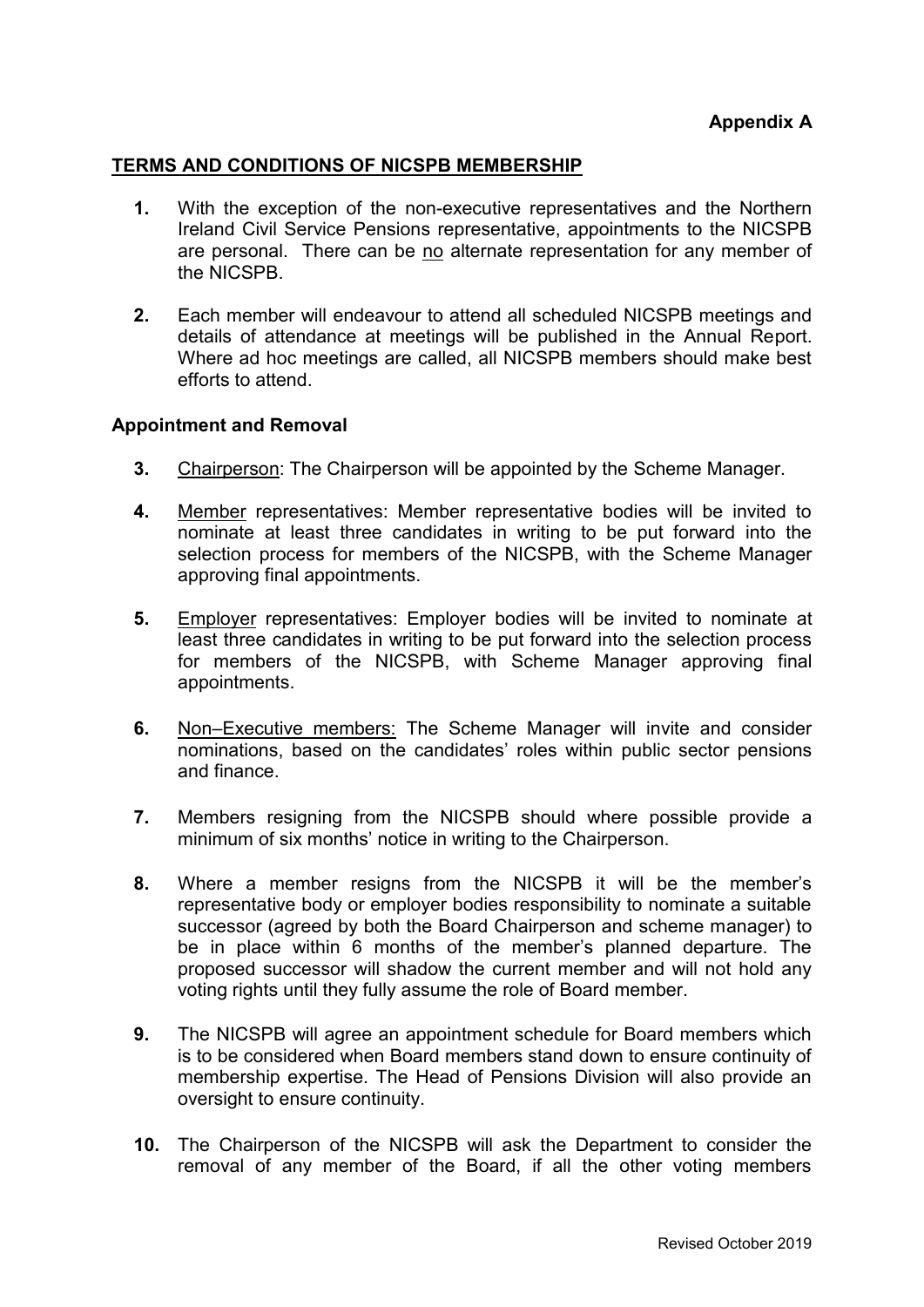unanimously agree to this course of action. Examples include repeated nonattendance at meetings without a valid explanation or actions leading to the reputational damage of the Board.

- **11.** The Chairperson will undertake performance management of each Board member annually, and can recommend to the Department the removal of a Board member or the non-renewal of their appointment.
- **12.** The Scheme Manager will undertake performance management of the Chairperson annually and can recommend to the Department and Board members the removal of the Chairperson or the non-renewal of their appointment.

#### **Terms of Office**

- **13.** The appointment of the Chairperson will be for a three-year term with Scheme Manager's discretion to extend for a further two years.
- **14.** The appointment of Board members (excluding the non-executive representatives) will be for a five-year term, and such members will normally not hold office for more than two terms unless expressly agreed by the scheme manager.
- **15.** The tenure of the non-executive representative appointments will coincide with the time the individual holds the relevant post.

#### **Induction and Training**

- **16.** NICSPB members will receive induction training to gain an up-to-date and working knowledge of the Northern Ireland Civil Service Pension arrangements.
- **17.** Board Members must keep their knowledge up to date and maintain a written record of their relevant training and development during their appointment.
- **18.** Board Members will be conversant with scheme documents and have appropriate knowledge and understanding of the scheme rules and regulations and the principles of Northern Ireland Civil Service Pension Schemes' funding as well as The Pensions Regulator's requirements and Codes of Practices.